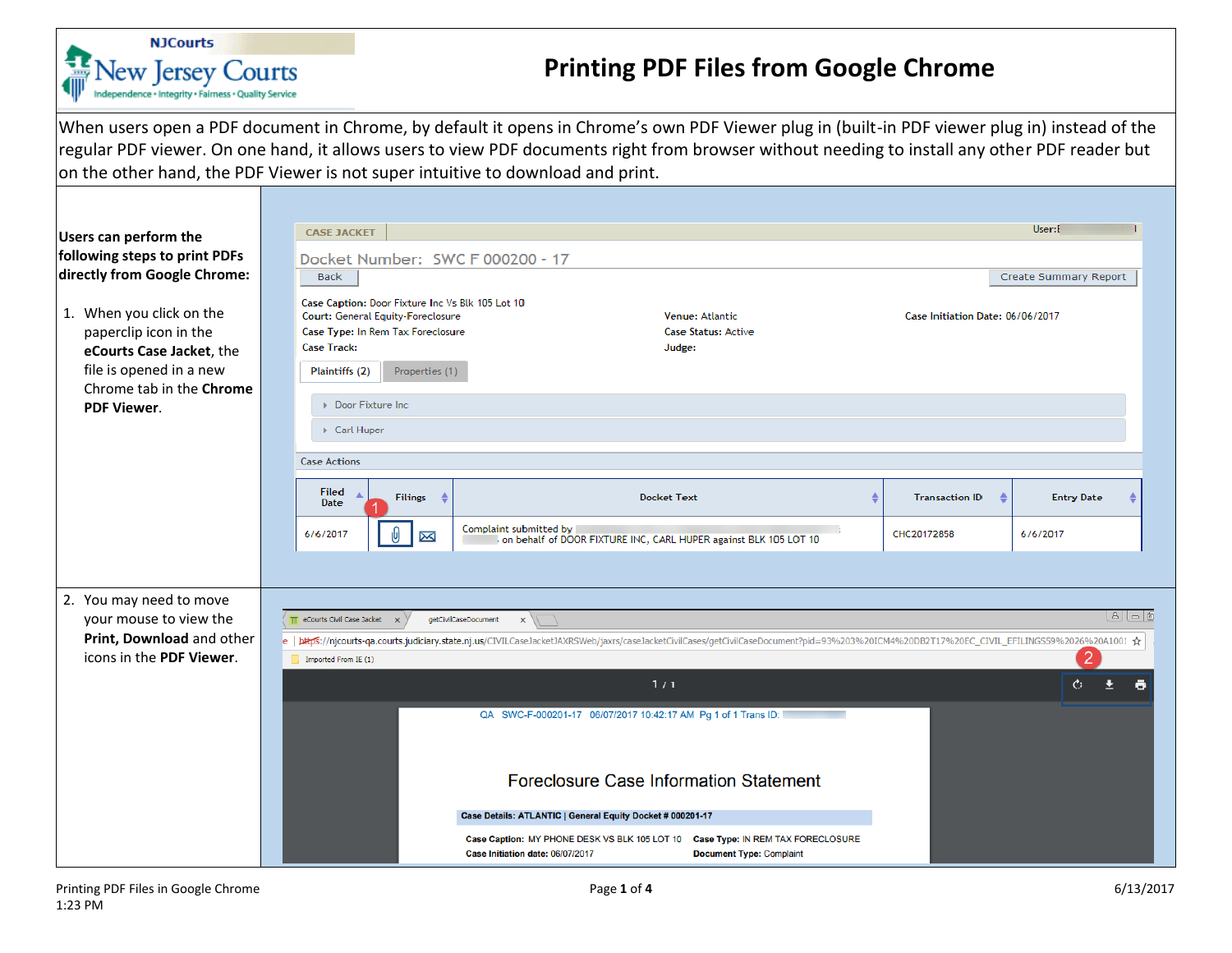| 3. Click on Print <b>D</b> icon<br>to open Print Preview              | Print<br>Total: 1 sheet of paper<br>Print<br>Cancel                                                   | QA SWC-F-000201-17 06/07/2017 10:42:17 AM Pg 1 of 1 Trans ID:                                                                                             |
|-----------------------------------------------------------------------|-------------------------------------------------------------------------------------------------------|-----------------------------------------------------------------------------------------------------------------------------------------------------------|
| window as shown here.                                                 | WTTN08AOCSTOR1\AO<br>HP 4350 - Located Near P<br>Destination<br>Change<br>$\circledcirc$ All<br>Pages | Foreclosure Case Information Statement                                                                                                                    |
|                                                                       | e.g. 1-5, 8, 11-13                                                                                    | Case Details: ATLANTIC   General Equity Docket # 000201-17                                                                                                |
|                                                                       | $\vert$ 1<br>Copies<br>Fit to page<br>Option:                                                         | Case Type: IN REM TAX FORECLOSURE<br>Case Caption: MY PHONE DESK VS BLK 105 LOT 10<br>Case Initiation date: 06/07/2017<br><b>Document Type: Complaint</b> |
|                                                                       | More settings<br>÷.                                                                                   | (1)<br>Plaintiff(s)                                                                                                                                       |
|                                                                       | Print using system dialog (Ctrl+Shift+P)                                                              | Name: My Phone desk<br><b>Party Type: Business</b><br><b>Corporation Type: LLC</b><br>Address Line 1: 12 Kathy St<br><b>Address Line 2:</b>               |
|                                                                       |                                                                                                       | State: NJ<br><b>City: Trenton</b><br><b>Zip: 08585</b><br>Phone:<br><b>Attorney Name:</b><br><b>Email Address:</b>                                        |
|                                                                       |                                                                                                       |                                                                                                                                                           |
|                                                                       |                                                                                                       | <b>Property(s)</b><br>(1)                                                                                                                                 |
|                                                                       |                                                                                                       | Property Address: 23 Matthew Ave<br><b>County: BERGEN</b><br>Municipality: FAIR LAWN BORO<br><b>Block: 105</b><br><b>Lot: 10</b>                          |
| 4. Click on Print button to<br>print the document in<br>your printer. | Print<br>Total: 1 sheet of paper<br>Print<br>Cancel                                                   | QA SWC-F-000201-17 06/07/2017 10:42:17 AM Pg 1 of 1 Trans ID:                                                                                             |
|                                                                       | WITN08AOCSTOR1\AO<br>Destination<br>HP 4350 - Located Near P<br>Change<br>$\odot$ All<br>Pages        | <b>Foreclosure Case Information Statement</b>                                                                                                             |
|                                                                       | e.g. 1-5, 8, 11-13                                                                                    | Case Details: ATLANTIC   General Equity Docket # 000201-17                                                                                                |
|                                                                       | Copies<br>$\vert$ 1                                                                                   | Case Type: IN REM TAX FORECLOSURE<br>Case Caption: MY PHONE DESK VS BLK 105 LOT 10                                                                        |
|                                                                       | ✔ Fit to page<br>Options                                                                              | Case Initiation date: 06/07/2017<br><b>Document Type: Complaint</b>                                                                                       |
|                                                                       | More settings<br>÷.                                                                                   | Plaintiff(s)<br>(1)                                                                                                                                       |
|                                                                       | Print using system dialog (Ctrl+Shift+P)                                                              | Name: My Phone desk<br><b>Party Type: Business</b><br>Address Line 1: 12 Kathy St<br><b>Corporation Type: LLC</b>                                         |

- IT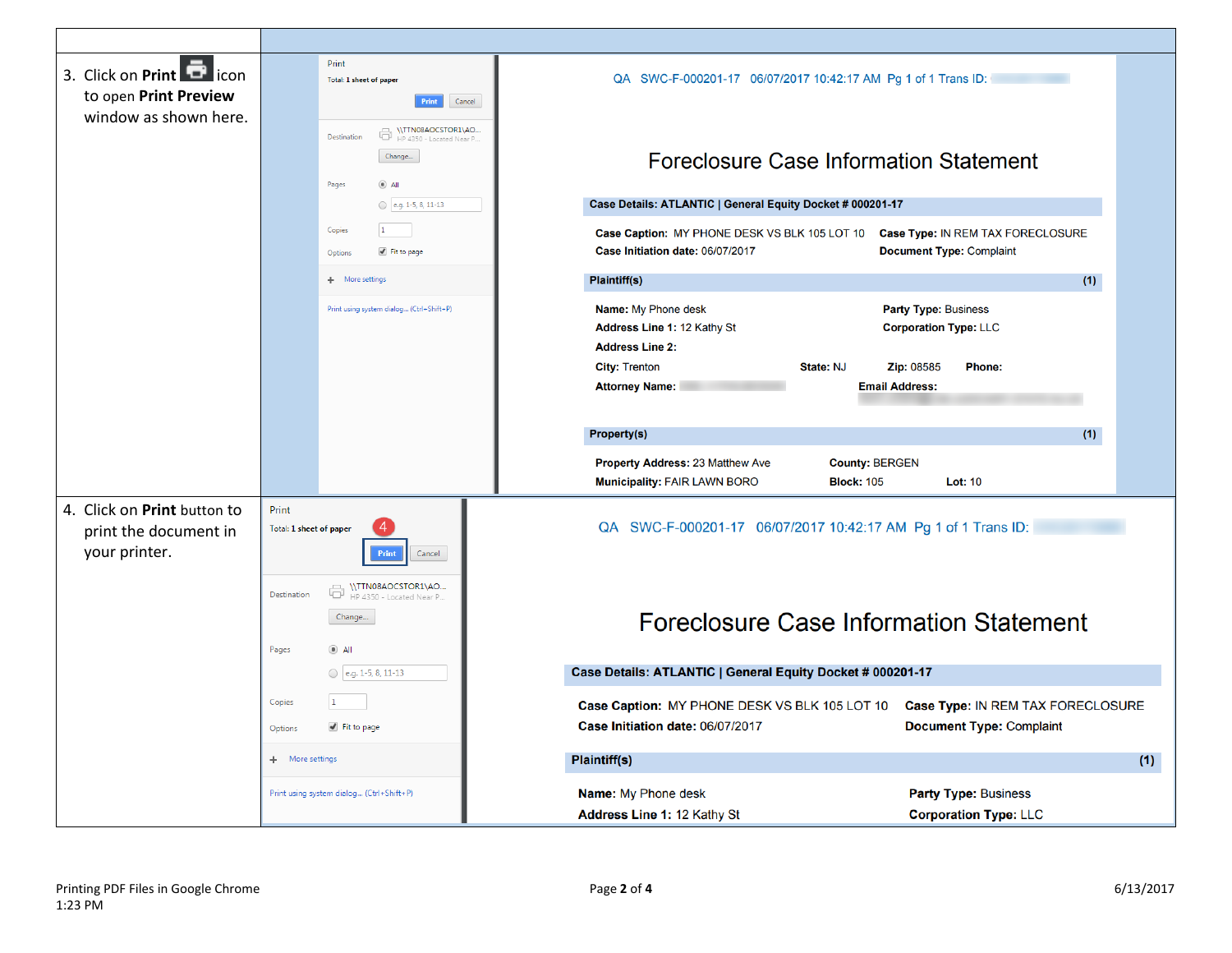| 5. Alternatively, you can click<br>on "Print using system<br>dialog" to print using your<br>regular print feature. | Print<br>Total: 1 sheet of paper<br>Print<br>Cancel<br>\\TTN08AOCSTOR1\AO<br>6<br>Destination<br>HP 4350 - Located Near P<br>Change<br>Pages<br>$\bullet$ All<br>e.g. 1-5, 8, 11-13                                                          | QA SWC-F-000201-17 06/07/2017 10:42:17 AM Pg 1 of 1 Trans ID:<br>Case Details: ATLANTIC   General Equity Docket # 000201-17                                                                                                                                                                                                                                                                                                                                                                                               | <b>Foreclosure Case Information Statement</b>                                                                                                                                                                                                                                                                                                                                                                                                   |
|--------------------------------------------------------------------------------------------------------------------|----------------------------------------------------------------------------------------------------------------------------------------------------------------------------------------------------------------------------------------------|---------------------------------------------------------------------------------------------------------------------------------------------------------------------------------------------------------------------------------------------------------------------------------------------------------------------------------------------------------------------------------------------------------------------------------------------------------------------------------------------------------------------------|-------------------------------------------------------------------------------------------------------------------------------------------------------------------------------------------------------------------------------------------------------------------------------------------------------------------------------------------------------------------------------------------------------------------------------------------------|
|                                                                                                                    | $\vert$ 1<br>Copies<br>Fit to page<br>Options                                                                                                                                                                                                | Case Caption: MY PHONE DESK VS BLK 105 LOT 10<br>Case Initiation date: 06/07/2017                                                                                                                                                                                                                                                                                                                                                                                                                                         | Case Type: IN REM TAX FORECLOSURE<br><b>Document Type: Complaint</b>                                                                                                                                                                                                                                                                                                                                                                            |
|                                                                                                                    | More settings<br>÷.                                                                                                                                                                                                                          | <b>Plaintiff(s)</b>                                                                                                                                                                                                                                                                                                                                                                                                                                                                                                       | (1)                                                                                                                                                                                                                                                                                                                                                                                                                                             |
|                                                                                                                    | rint using system dialog (Ctrl+Shift+P)                                                                                                                                                                                                      | Name: My Phone desk<br>Address Line 1: 12 Kathy St                                                                                                                                                                                                                                                                                                                                                                                                                                                                        | <b>Party Type: Business</b><br><b>Corporation Type: LLC</b>                                                                                                                                                                                                                                                                                                                                                                                     |
|                                                                                                                    | - Print<br>General<br>Select Printer<br>Add Printer<br>AOC_7TH_Trial_Co<br>AOC_7TH_Trial_Co<br>$\left  \cdot \right $<br>Status:<br>Ready<br>Location:<br>Comment<br>Page Range<br><b>CAI</b><br>C Selection<br>C Current Page<br>$C$ Pages: | ×<br>×<br><b>S</b> Fax<br><b>Microsoft XPS Document V</b><br>Print-2-Image<br>Preferences<br>Find Printer.<br>HP 4350 - Located Near Pole Q15 - 400660<br>록<br>Number of copies: 1<br>Case Details: ATLANTIC   General Equity Docket # 000201-17<br>Case Caption: MY PHONE DESK VS BLK 105 LOT 10<br>Case Initiation date: 06/07/2017<br>Print<br>Cancel<br>Apply<br><b>Plaintiff(s)</b><br>Name: My Phone desk<br>Address Line 1: 12 Kathy St<br><b>Address Line 2:</b><br><b>City: Trenton</b><br><b>Attorney Name:</b> | .nj.us/CIVILCaseJacketJAXRSWeb/jaxrs/caseJacketCivilCases/getCivilCaseDocument?pid=93%203%20<br>QA SWC-F-000201-17 06/07/2017 10:42:17 AM Pg 1 of 1 Trans ID:<br><b>Foreclosure Case Information Statement</b><br>Case Type: IN REM TAX FORECLOSURE<br><b>Document Type: Complaint</b><br>(1)<br><b>Party Type: Business</b><br><b>Corporation Type: LLC</b><br><b>State: NJ</b><br><b>Zip: 08585</b><br><b>Phone:</b><br><b>Email Address:</b> |